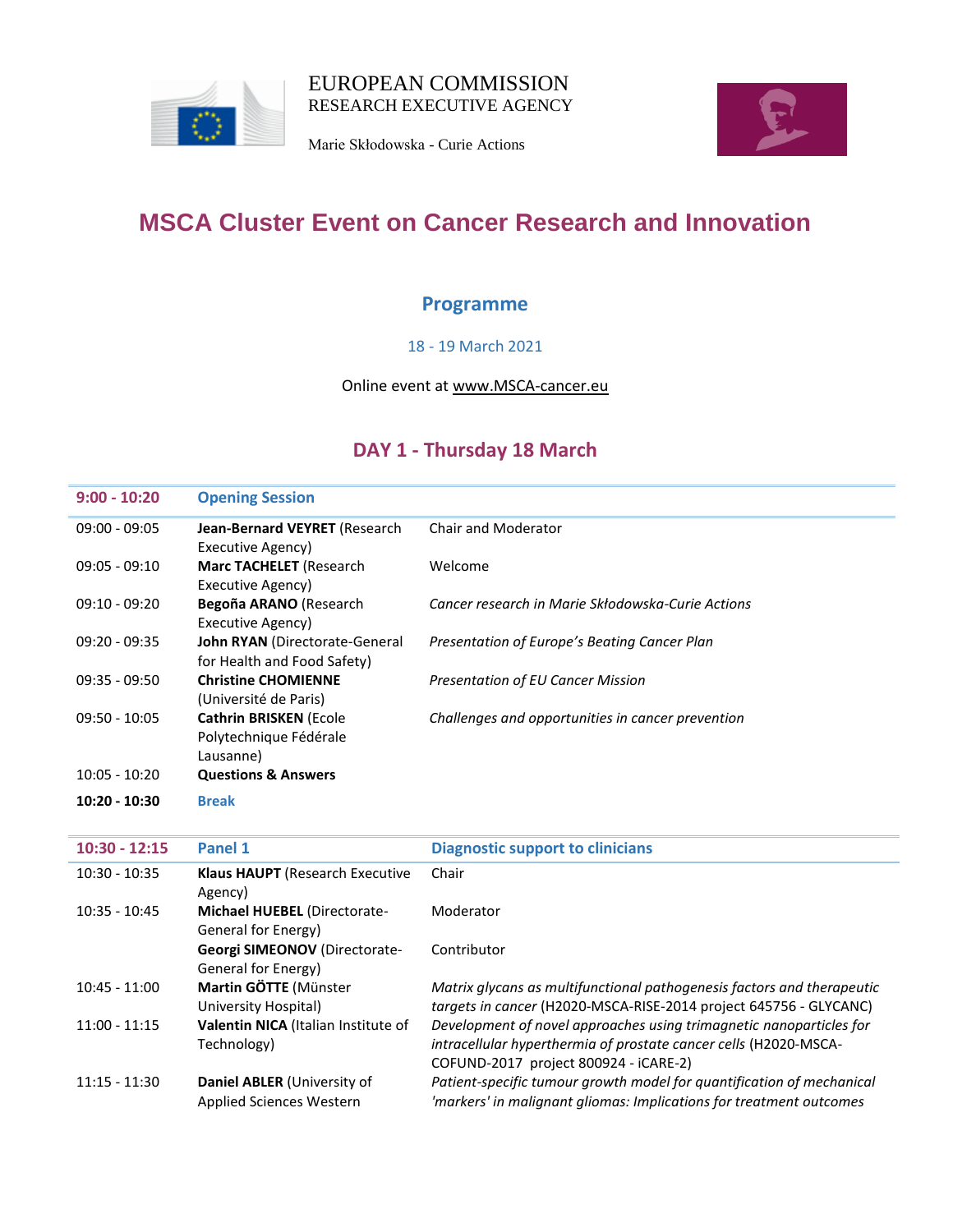

Marie Skłodowska - Curie Actions



|                 | Switzerland)                          | (H2020-MSCA-IF-2016 project 753878- GlimS)                                                                                        |
|-----------------|---------------------------------------|-----------------------------------------------------------------------------------------------------------------------------------|
| 11:30 - 11:45   | Zahra EL-SCHICH (Malmö<br>University) | Imaging and detection of tumor-associated glycan structures on tumor<br>cells (H2020-MSCA-ITN-2016 project 721297 - Glycolmaging) |
| $11:45 - 12:15$ | <b>Panel Discussion</b>               |                                                                                                                                   |
| 12:15 - 14:00   | Lunch break                           |                                                                                                                                   |

| $14:00 - 15:45$ | <b>Panel 2</b>                                                           | <b>Drug development and therapy</b>                                                                                                                                      |
|-----------------|--------------------------------------------------------------------------|--------------------------------------------------------------------------------------------------------------------------------------------------------------------------|
| 14:00 - 14:05   | <b>Monika HOLIK (Research</b><br>Executive Agency)                       | Chair                                                                                                                                                                    |
| 14:05 - 14:15   | Ioannis VOULDIS (Directorate-<br>General for Research and<br>Innovation) | Moderator                                                                                                                                                                |
|                 | <b>Christoph Schultes (MERCK</b><br>Group)                               | Contributor                                                                                                                                                              |
| $14:15 - 14:30$ | Breandán KENNEDY (University<br>College Dublin)                          | Drug Discovery and Delivery NEtwork for ONcology and Eye Therapeutics<br>(H2020-MSCA-RISE-2016 project 734907 - 3D NEONET)                                               |
| $14:30 - 14:45$ | <b>Nanasaheb THORAT (University)</b><br>of Oxford)                       | Photo/magnetic stimulated nanocargos for superior cancer treatments<br>(H2020-MSCA-IF-2016 project 751903 - NANOCARGO)                                                   |
| 14:45 - 15:00   | <b>Claus Storgaard SØRENSEN</b><br>(University of Copenhagen)            | Targeting SYNthetic lethal interactions for new cancer treatments<br>TRAINing network (H2020-MSCA-ITN-2016 project 722729 - SYNTRAIN)                                    |
| $15:00 - 15:15$ | <b>Oleksii RUKHLENKO (University</b><br>College Dublin)                  | Investigation of adaptive design and rewiring of Survival-Apoptosis-<br>Mitogenic (SAM) signalling transduction network (H2020-MSCA-IF-2016<br>project 750688 – SAMNets) |
| $15:15 - 15:45$ | <b>Panel Discussion</b>                                                  |                                                                                                                                                                          |
| 15:45 - 16:00   | <b>Break</b>                                                             |                                                                                                                                                                          |

| $16:00 - 17:45$ | Panel 3                                                                              | <b>Immunotherapy</b>                                                                                                                                                                  |
|-----------------|--------------------------------------------------------------------------------------|---------------------------------------------------------------------------------------------------------------------------------------------------------------------------------------|
| $16:00 - 16:05$ | <b>Fredrik OLSSON HECTOR</b><br>(Research Executive Agency)                          | Chair                                                                                                                                                                                 |
| $16:05 - 16:15$ | Jan-Willem VAN DE LOO<br>(Directorate-General for Research<br>and Innovation)        | Moderator                                                                                                                                                                             |
| $16:15 - 16:30$ | Jana BURKHARDT (University of<br>Leipzig)                                            | Blocking Inhibition of T-cell Co-stimulation for Anti-tumour Therapy<br>(H2020-MSCA-IF-2015 project 708169 - BITCAT)                                                                  |
| $16:30 - 16:45$ | <b>Edwin BREMER (University</b><br>Medical Center Groningen)                         | Immune DIREcted and Cancer-selective immunoTherapy (H2020-MSCA-<br>ITN-2018 project 813871 - I-DireCT)                                                                                |
| $16:45 - 17:00$ | Jara PALOMERO GORRINDO (Vall<br>d'Hebron Institute of Oncology)                      | In-depth profiling of neoantigen specific-lymphocyte subsets with<br>superior traits for personalized Tcell therapies (H2020-MSCA-COFUND-<br>2017 project 801370 - BP3)               |
| $17:00 - 17:15$ | Rubí Misol-Há VELASCO<br><b>CARDENAS</b> (Albert-Ludwigs-<br>University of Freiburg) | European Network on Anti-Cancer Immuno-Therapy Improvement by<br>modification of CAR and TCR Interactions and Nanoscale Geometry<br>(H2020-MSCA-ITN-2016 project 721358 - EN ACTI2NG) |
| $17:15 - 17:45$ | <b>Panel Discussion</b>                                                              |                                                                                                                                                                                       |
| 17:45 - 18.45   | <b>Poster Session</b>                                                                | Live chat with poster presenters of panels 1 and 2                                                                                                                                    |
|                 |                                                                                      |                                                                                                                                                                                       |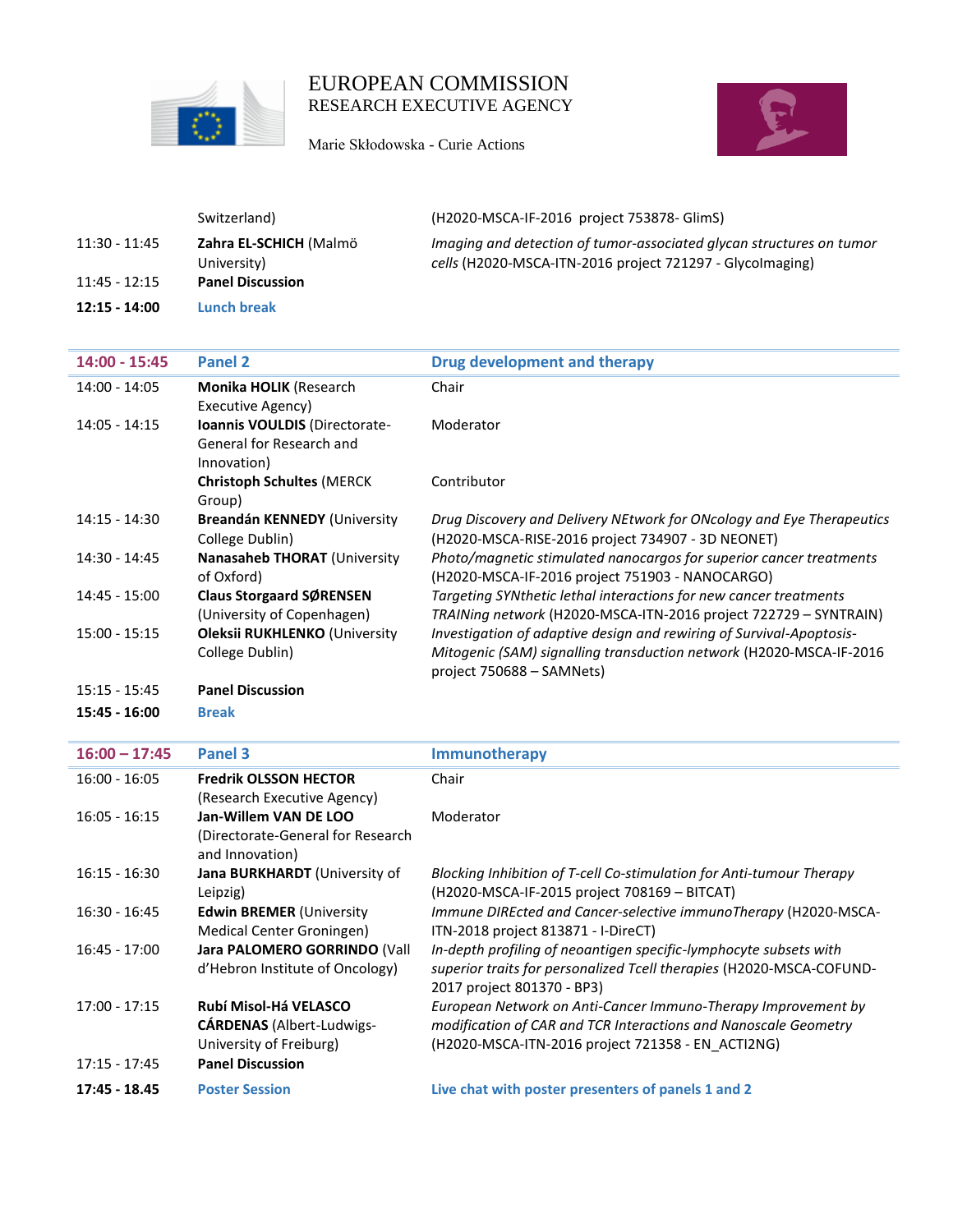

Marie Skłodowska - Curie Actions



# **DAY 2 - Friday 19 March**

| $9:00 - 10:45$                     | Panel 4                                                                                                    | <b>Prevention and personalized medicine</b>                                                                                                                                                       |
|------------------------------------|------------------------------------------------------------------------------------------------------------|---------------------------------------------------------------------------------------------------------------------------------------------------------------------------------------------------|
| $09:00 - 09:05$                    | Monika HOLIK (Research<br>Executive Agency)                                                                | Chair                                                                                                                                                                                             |
| $09:05 - 09:15$                    | Laura GARCIA IBANEZ<br>(Directorate-General for Research<br>and Innovation)                                | Moderator                                                                                                                                                                                         |
| $09:15 - 09:30$                    | <b>Josep RUBERT</b> (Wageningen<br>University & Research)                                                  | A novel integrative strategy to prevent colorectal cancer within the diet-<br>host-microbiota triangle: from organoids to human in vivo reality<br>(H2020-MSCA-IF-2017 project 794417 - TRIANGLE) |
| $09:30 - 09:45$                    | <b>Anna EROL</b> (Medical University of<br>Bialystok)                                                      | miRNA-based biomarker development in non-small cell lung cancer for<br>better diagnosis and prognosis (H2020-MSCA-COFUND-2016 project<br>754432 - ImPRESS)                                        |
| $09:45 - 10:00$                    | Ulrich GUENTHER (Universität zu<br>Lübeck)<br>Jan Jacob SCHURINGA (University<br>Medical Center Groningen) | Deciphering the Metabolism of Haematological Cancers (H2020-MSCA-<br>ITN-2015 project 675790 - HaemMetabolome)                                                                                    |
| $10:00 - 10:15$                    | Petra THALLER (Outdoor against<br>Cancer - OAC Europe)                                                     | Outdoor against Cancer: move yourself, go out and live! (ERASMUS+<br>programme, project OAC: my goal)                                                                                             |
| $10:15 - 10:45$<br>$10:45 - 11:00$ | <b>Panel Discussion</b><br><b>Break</b>                                                                    |                                                                                                                                                                                                   |

| $11:00 - 12:45$ | Panel 5                                                          | <b>Quality of life of patients and survivors</b>                                                                                        |
|-----------------|------------------------------------------------------------------|-----------------------------------------------------------------------------------------------------------------------------------------|
| $11:00 - 11:05$ | <b>Klaus HAUPT</b> (Research Executive<br>Agency)                | Chair                                                                                                                                   |
| $11:05 - 11:15$ | Ciaran NICHOLL (Directorate-<br>General Joint Research Center)   | Moderator                                                                                                                               |
| $11:15 - 11:30$ | <b>Brian CAULFIELD (University</b><br>College Dublin)            | Activating Technology for Connected Health (H2020-MSCA-ITN-2016<br>project $722012 - CATCH$                                             |
| 11:30 - 11:45   | <b>Cathriona KEARNS (University</b><br>College Dublin)           | TACTIC - TAiloring the Communication of risk To Individual breast Cancer<br>patients (H2020-MSCA-COFUND-2015 project 713279 - CAROLINE) |
| $11:45 - 12:00$ | Laura FACHAL (Wellcome Sanger<br>Institute)                      | RADIOGENOMICS: Finding Genetic Functional Variants Through Fine<br>Mapping (H2020-MSCA-IF-2014 project 656144 – RADIOGENFF)             |
| $12:00 - 12:15$ | <b>Christian OCHOA ARNEDO</b><br>(Catalan Institute of Oncology) | Digital integration of Psychosocial Care and Health Education services<br>(EITHealth, project ONCOMMUN)                                 |
| $12:15 - 12:45$ | <b>Panel Discussion</b>                                          |                                                                                                                                         |
| $12:45 - 14:30$ | Lunch break and poster session                                   | Live chat with poster presenters of panels 3, 4 and 5 (12:45-13:45)                                                                     |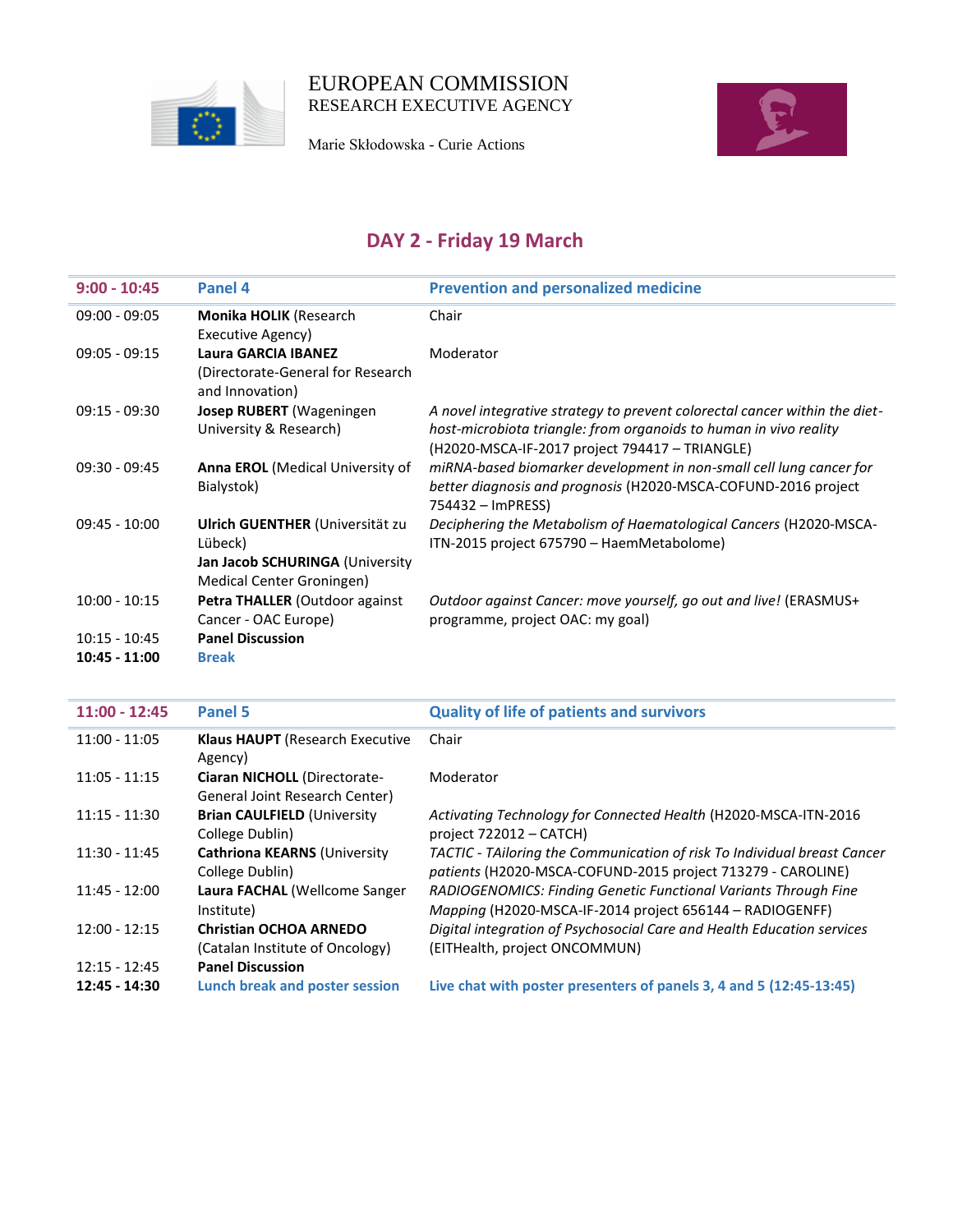

Marie Skłodowska - Curie Actions



| $14:30 - 16:00$ | Panel 6                                                                                    | <b>Policy round table and funding opportunities</b> |
|-----------------|--------------------------------------------------------------------------------------------|-----------------------------------------------------|
| 14:30 - 14:35   | <b>Fredrik OLSSON HECTOR (Research Executive</b><br>Agency)                                | Chair                                               |
| $14:35 - 14:45$ | <b>Claire MOREL</b> (Directorate-General for<br>Education, Youth, Sport and Culture)       | Moderator                                           |
| $14:45 - 16:00$ | <b>Panel discussion</b>                                                                    |                                                     |
|                 | <b>Barbara KERSTIENS</b> (Directorate-General for<br>Research and Innovation)              | Contributor                                         |
|                 | Stefan SCHRECK (Directorate-General for Health<br>and Food Safety)                         | Contributor                                         |
|                 | Vanessa DEBIAIS SAINTON (Directorate-General<br>for Education, Youth, Sport and Culture)   | Contributor                                         |
|                 | Jan-Philipp BECK (EITHealth)                                                               | Contributor                                         |
|                 | Marisa FERNANDEZ ESTEBAN (Directorate-<br>General for Education, Youth, Sport and Culture) | Contributor                                         |
|                 | Pierre MEULIEN (Innovative Medicine Initiative)                                            | Contributor                                         |
| $16:00 - 16:20$ | <b>Break</b>                                                                               |                                                     |
| $16:20 - 17.00$ | <b>Closing Session</b>                                                                     |                                                     |
| $16:20 - 16:25$ | Begoña ARANO (Research Executive Agency)                                                   | Chair                                               |

| Poster award - winner presentation                                                                                |                                                       |
|-------------------------------------------------------------------------------------------------------------------|-------------------------------------------------------|
| Dimitris KONTOYIANNIS (Aristotle University of<br>Thessaloniki)<br>Marusela OLIVERAS SALVA (Intellectual property | Scientific Expert and Innovation Radar Expert remarks |
| Jean-Bernard VEYRET (Research Executive<br>Agency)                                                                | Closing remarks and wrap-up of event                  |
|                                                                                                                   | and innovation expert)                                |

*~~~~~~~~~~~~~~~ end of event~~~~~~~~~~~~~~~*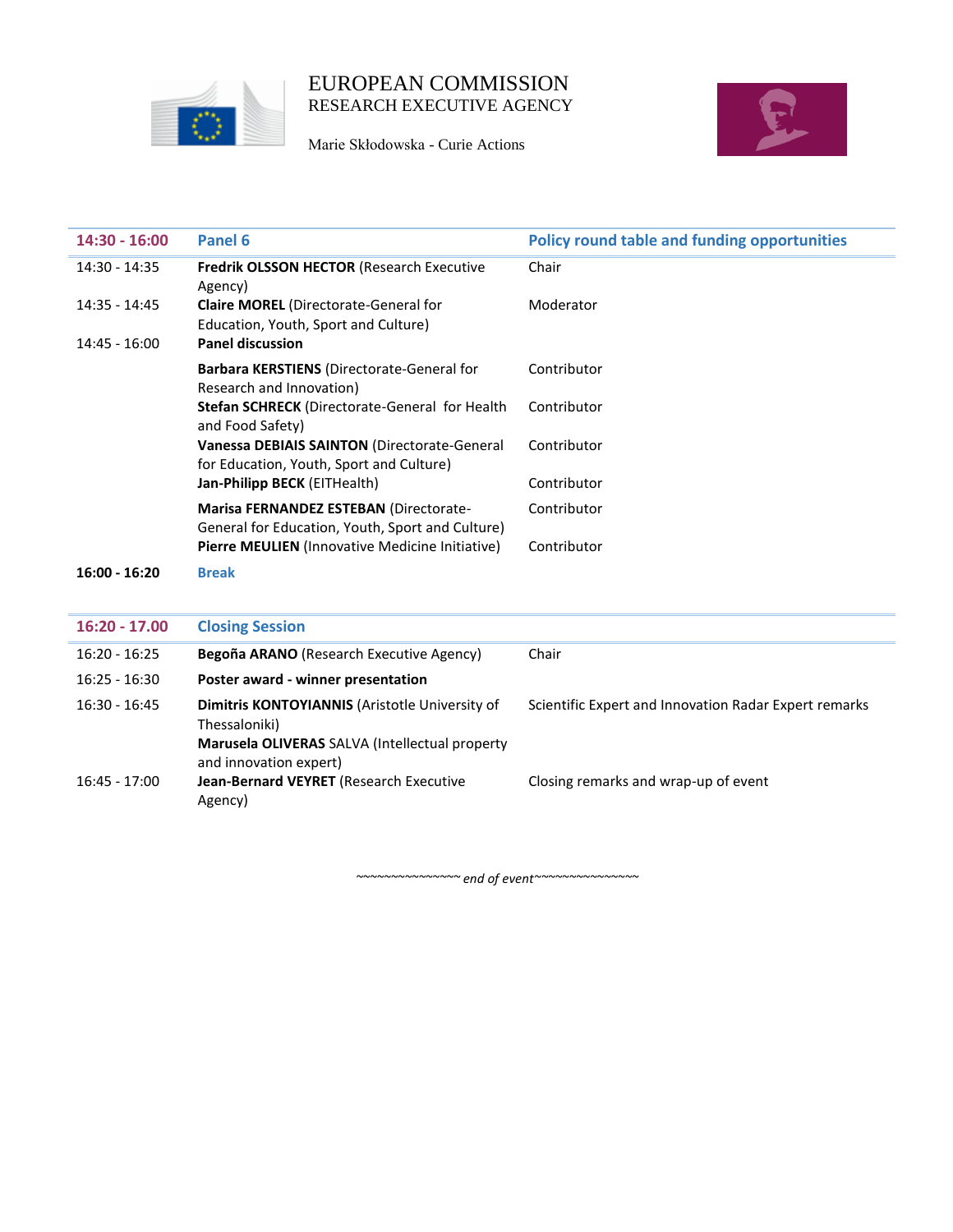

Marie Skłodowska - Curie Actions



## **e-Posters**

In parallel to the live sessions, a **virtual poster booth** is available for the entire duration of the event. It includes the same five **Thematic Panels** with posters from all MSCA actions and EITHealth programme.

Poster presenters will be available for **live Q&A** in the following time slots:

**Poster presenters of panels 1 and 2** *18 March 2021, 17:45 – 18.45 (BE time)*

**Poster presenters of panels 3, 4 and 5** *19 March 2021, 12:45 – 13:45 (BE time)*

| <b>P1</b>      | <b>FORECAST</b>                                                                                                                 | <b>Evgenii ZHEREBTSOV</b>                                     |
|----------------|---------------------------------------------------------------------------------------------------------------------------------|---------------------------------------------------------------|
|                | Fluorescence lifetime optical biopsy system                                                                                     | University of Oulu, FINLAND                                   |
| <b>P2</b>      | <b>BRIDGES</b>                                                                                                                  | <b>Maurizio CALLARI</b>                                       |
|                | Bioinformatic approaches to identify and detect both disease-<br>and drug-related genomic alterations in breast cancer patients | University of Cambridge, UNITED KINGDOM                       |
| P <sub>3</sub> | <b>SCARtool</b>                                                                                                                 | <b>Oliver DIAZ MONTESDEOCA</b>                                |
|                | Scattered radiation reduction tool to improve computer-aided<br>diagnosis performance in digital breast tomosynthesis           | University of Barcelona, SPAIN                                |
| <b>P4</b>      | pureCTC                                                                                                                         | <b>Sertan SUKAS</b>                                           |
|                | A lab-on-a-chip device for pure circulating tumor cell isolation<br>from whole blood for cancer therapy                         | Eindhoven University of Technology, THE<br><b>NETHERLANDS</b> |
| <b>P5</b>      | <b>AiPBAND</b>                                                                                                                  | Yağmur YILDIZHAN                                              |
|                | An Integrated Platform for Developing Brain Cancer Diagnostic<br>Techniques                                                     | Katholieke Universiteit Leuven, BELGIUM                       |
| <b>P6</b>      | <b>UbiCODE</b>                                                                                                                  | <b>Manuel S RODRIGUEZ</b>                                     |
|                | European Research Training to Decipher The Ub Code:                                                                             | Centre national de la recherche scientifique,                 |
|                | identification of potential biomarkers and drug targets                                                                         | <b>FRANCE</b>                                                 |
| P <sub>8</sub> | <b>MAGNAMED</b>                                                                                                                 | <b>Rafael MORALES</b>                                         |
|                | Novel magnetic nanostructures for medical applications                                                                          | University of the Basque Country & Basque Center              |
|                |                                                                                                                                 | for Materials, SPAIN                                          |
| P9             | <b>CanBioSe</b>                                                                                                                 | <b>Roman VITER</b>                                            |
|                | Novel 1D photonic metal oxide nanostructures for early stage<br>cancer detection                                                | University of Latvia, LATVIA                                  |
| P10            | miRNA-DisEASY                                                                                                                   | <b>Simone DETASSIS</b>                                        |
|                | microRNA biomarkers in an innovative biophotonic sensor kit for                                                                 | Optoi SRL, ITALY                                              |
|                | high-specific diagnosis                                                                                                         |                                                               |
| P11            | STOCKHOLM3                                                                                                                      | <b>Martin STEINBERG</b>                                       |
|                | Transforming prostate cancer detection                                                                                          | A3P Biomedical, SWEDEN                                        |
|                | <b>2. DRUG DEVELOPMENT AND THERAPY</b>                                                                                          |                                                               |
| <b>P12</b>     | <b>NANOTAM</b>                                                                                                                  | <b>Fernando TORRES ANDON</b>                                  |
|                | Development and Evaluation of Nanomedicines for Cancer                                                                          | Universidade de Santiago de Compostela, SPAIN                 |
|                | Treatment through Immunomodulation: Targeting Tumor-                                                                            |                                                               |
|                | <b>Associated Macrophages</b>                                                                                                   |                                                               |

#### **1. DIAGNOSTIC SUPPORT TO CLINICIANS**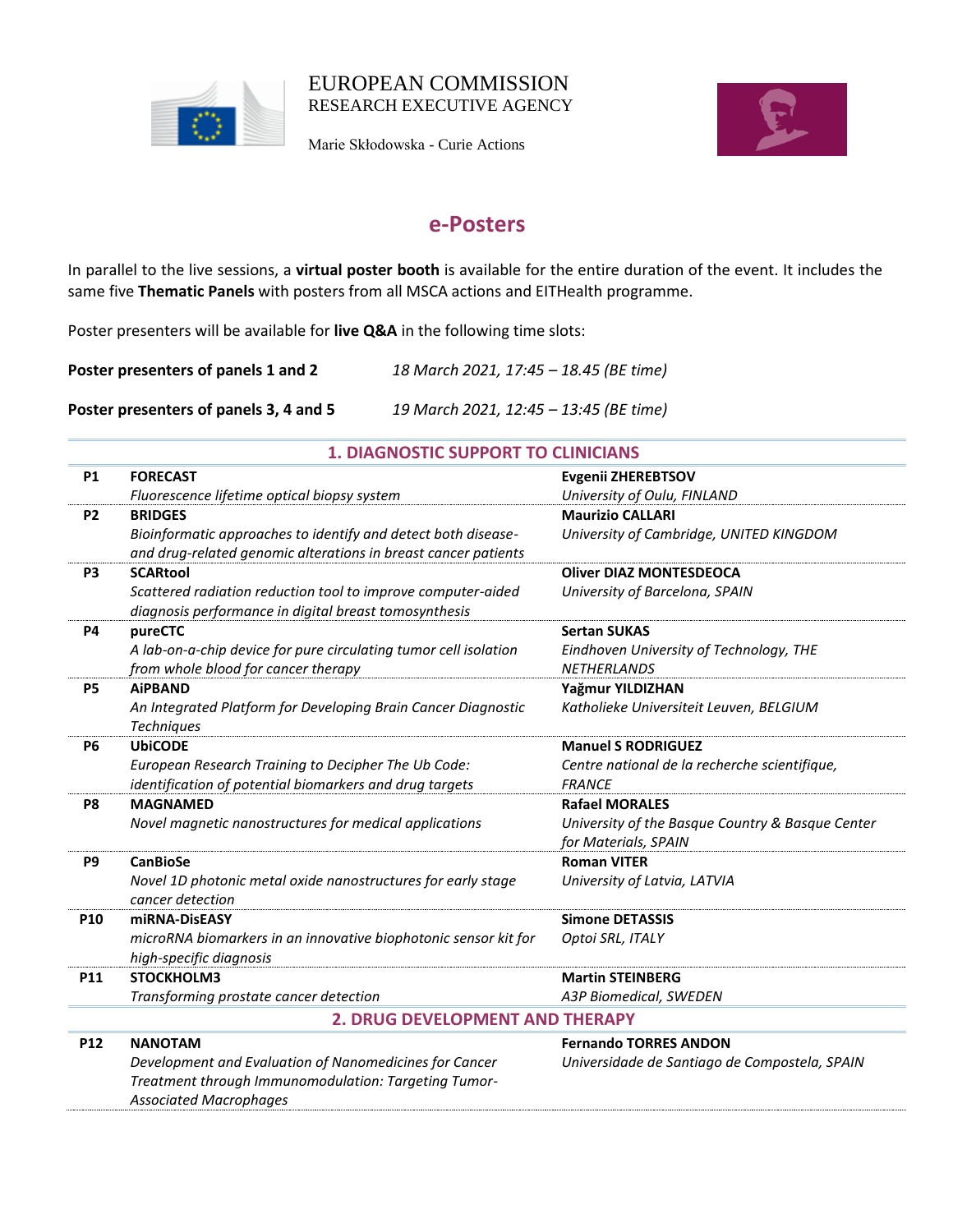

Marie Skłodowska - Curie Actions



| <b>P13</b>      | <b>BRAINHIB</b>                                                                                                                                                                       | <b>Maria Teresa VALERO GRINAN</b>                                             |
|-----------------|---------------------------------------------------------------------------------------------------------------------------------------------------------------------------------------|-------------------------------------------------------------------------------|
|                 | Integrated drug discovery approach to generate brain-penetrant<br>inhibitors of glioblastoma cell proliferation                                                                       | The University of Edinburgh, UNITED KINGDOM                                   |
| P14             | NANORNA_PC                                                                                                                                                                            | <b>Aurélie LACROIX</b>                                                        |
|                 | Engineering the protein corona on RNA nanoparticles for<br>improved nucleic acids-based therapies delivery                                                                            | Sixfold Bioscience, UNITED KINGDOM                                            |
| <b>P15</b>      | <b>OMA</b>                                                                                                                                                                            | <b>Carsten P WELSCH</b>                                                       |
|                 | <b>Optimization of Medical Accelerators</b>                                                                                                                                           | University of Liverpool and The Cockcroft Institute,<br><b>UNITED KINGDOM</b> |
| P <sub>16</sub> | <b>HeatNMof</b>                                                                                                                                                                       | Soraya LELOUCHE                                                               |
|                 | Heating triggered drug release from nanometric inorganic-metal<br>organic framework composites                                                                                        | IMDEA Energy Institute, SPAIN                                                 |
| <b>P18</b>      | <b>INPACT</b>                                                                                                                                                                         | <b>Miguel CASTANHO</b>                                                        |
|                 | Innovative peptides against cancer and pathogenic bacteria,<br>with advances in science, biopharmaceutical drug development,<br>product market targeting, training, and communication | University of Lisbon, PORTUGAL                                                |
| P <sub>19</sub> | <b>OXIGENATED</b>                                                                                                                                                                     | <b>Eduardo GUISASOLA</b>                                                      |
|                 | Hemoglobin based Protein Nanocarriers for Tumour                                                                                                                                      | CIC biomaGUNE, SPAIN                                                          |
|                 | Oxygenation and a more effective Photodynamic Therapy                                                                                                                                 |                                                                               |
| <b>P20</b>      | <b>FourCmodelling</b>                                                                                                                                                                 | Kateřina STAŇKOVÁ                                                             |
|                 | Conflict, Competition, Cooperation and Complexity: Using<br>Evolutionary Game Theory to model realistic populations                                                                   | Maastricht University, THE NETHERLANDS                                        |
| <b>P21</b>      | <b>iCARE-2</b>                                                                                                                                                                        | <b>Marco CASSANI</b>                                                          |
|                 | Mechanobiology of nanoparticle-cell interactions to develop<br>therapies against cancer                                                                                               | St Anne's University Hospital, CZECH REPUBLIC                                 |
| P22             | <b>THERADNET</b>                                                                                                                                                                      | <b>Martin PRUSCHY</b>                                                         |
|                 | International NETwork for training and innovations in<br><b>THErapeutic RADiation</b>                                                                                                 | University of Zurich, SWITZERLAND                                             |
| P23             | <b>PEPTOMYC</b>                                                                                                                                                                       | <b>Laura SOUCEK</b>                                                           |
|                 | Reimagining cancer treatment through MYC inhibition                                                                                                                                   | Vall d'Hebron Institute of Oncology, Peptomyc S.L.,<br><b>SPAIN</b>           |
|                 | <b>3. IMMUNOTHERAPY</b>                                                                                                                                                               |                                                                               |
| <b>P24</b>      | <b>IMMUNOMARK</b>                                                                                                                                                                     | <b>Isabel BARRAGAN</b>                                                        |
|                 | Omics integration for precision cancer immunotherapy                                                                                                                                  | University Hospital of Malaga (Virgen de la<br>Victoria), SPAIN               |
| P25             | <b>InTheMLLrBALL</b>                                                                                                                                                                  | Samanta Romina ZANETTI                                                        |
|                 | Innovative Therapeutic Strategies for Mixed Lineage Leukemia-<br>rearranged B-cell Acute Lymphoblastic Leukemia                                                                       | Josep Carreras Leukemia Research Institute, SPAIN                             |
| <b>P27</b>      | <b>THAT IS HUNT</b>                                                                                                                                                                   | Eliana RUGGIERO                                                               |
|                 | Triggering Haematological Adoptive T-cell Immunotherapy<br>Strategies by Hunting Novel T-cell receptors                                                                               | San Raffaele Hospital, ITALY                                                  |
| <b>P28</b>      | <b>AVITAG</b>                                                                                                                                                                         | <b>Miika MARTIKAINEN</b>                                                      |
|                 | Alphaviral Immunotherapy against Glioblastoma                                                                                                                                         | Uppsala University, SWEDEN                                                    |
| P29             | <b>META-CAN</b>                                                                                                                                                                       | <b>Federica CAPPELLESSO</b>                                                   |
|                 | Targeting the metabolism-immune system connections in                                                                                                                                 | Vlaams Instituut voor Biotechnologie - Katholieke                             |
|                 | Cancer                                                                                                                                                                                | Universiteit Leuven, BELGIUM                                                  |